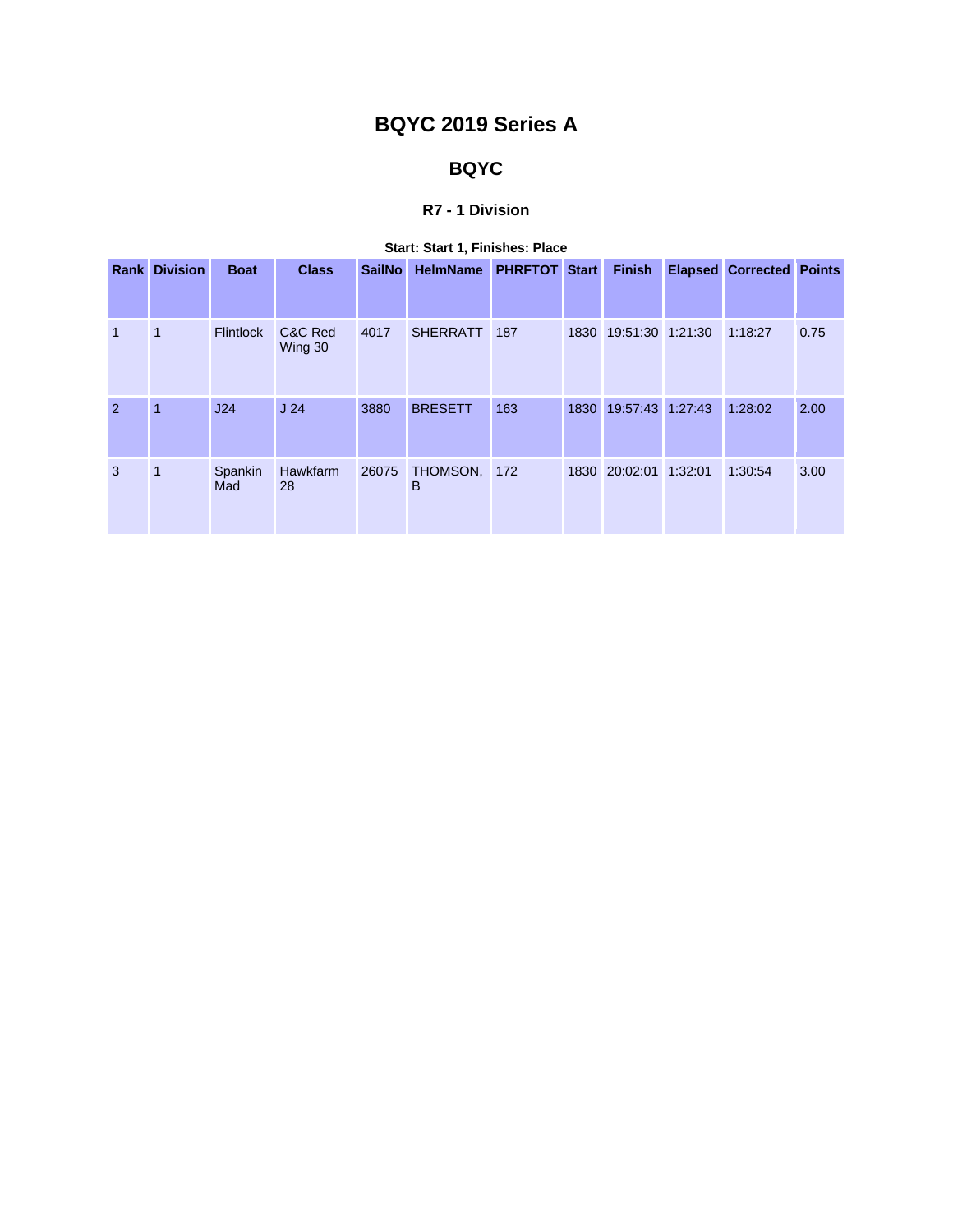## **R7 - Shark Division**

|                  | <b>Rank Division</b> | <b>Boat</b>                        | <b>Class</b>       | <b>SailNo</b> | HelmName PHRFTOT Start |     | <b>Finish</b>         | <b>Elapsed Corrected Points</b> |      |
|------------------|----------------------|------------------------------------|--------------------|---------------|------------------------|-----|-----------------------|---------------------------------|------|
| $\mathbf{1}$     | Shark                | <b>Stress</b><br>Relief            | <b>SHARK</b><br>24 | 612           | <b>STARR</b>           | 219 | 1835 20:09:33 1:34:33 | 1:26:19                         | 0.75 |
| $\overline{2}$   | <b>Shark</b>         | Rub-a-Dub                          | <b>SHARK</b><br>24 | 1892          | <b>LEGATE</b>          | 219 | 1835 20:11:00 1:36:00 | 1:27:39                         | 2.00 |
| 3                | Shark                | Grey Hound SHARK                   | 24                 | 384           | <b>GRAY</b>            | 219 | 1835 20:11:37 1:36:37 | 1:28:12                         | 3.00 |
| $\overline{4}$   | <b>Shark</b>         | sPinner                            | <b>SHARK</b><br>24 | 1769          | FINDLATER 219          |     | 1835 20:11:49 1:36:49 | 1:28:23                         | 4.00 |
| $\overline{5}$   | Shark                | <b>Tiger Niles</b>                 | <b>SHARK</b><br>24 | 1489          | <b>AKER</b>            | 219 | 1835 20:13:00 1:38:00 | 1:29:28                         | 5.00 |
| $\boldsymbol{6}$ | Shark                | Mako                               | <b>SHARK</b><br>24 | 1762          | <b>WAGER</b>           | 219 | 1835 20:13:18 1:38:18 | 1:29:45                         | 6.00 |
| $\overline{7}$   | Shark                | Paradox                            | <b>SHARK</b><br>24 | 1485          | MUNROE,<br>D           | 219 | 1835 20:13:22 1:38:22 | 1:29:48                         | 7.00 |
| 8                | <b>Shark</b>         | <b>Nautical</b><br><b>Disaster</b> | <b>SHARK</b><br>24 |               | Giesbrecht             | 219 | 1835 20:27:10 1:52:10 | 1:42:24                         | 8.00 |
| 9                | Shark                | Airush                             | <b>SHARK</b><br>24 | 36            | Steinitz               | 219 | 1835 20:27:50 1:52:50 | 1:43:01                         | 9.00 |

#### **Start: Start 1, Finishes: Place**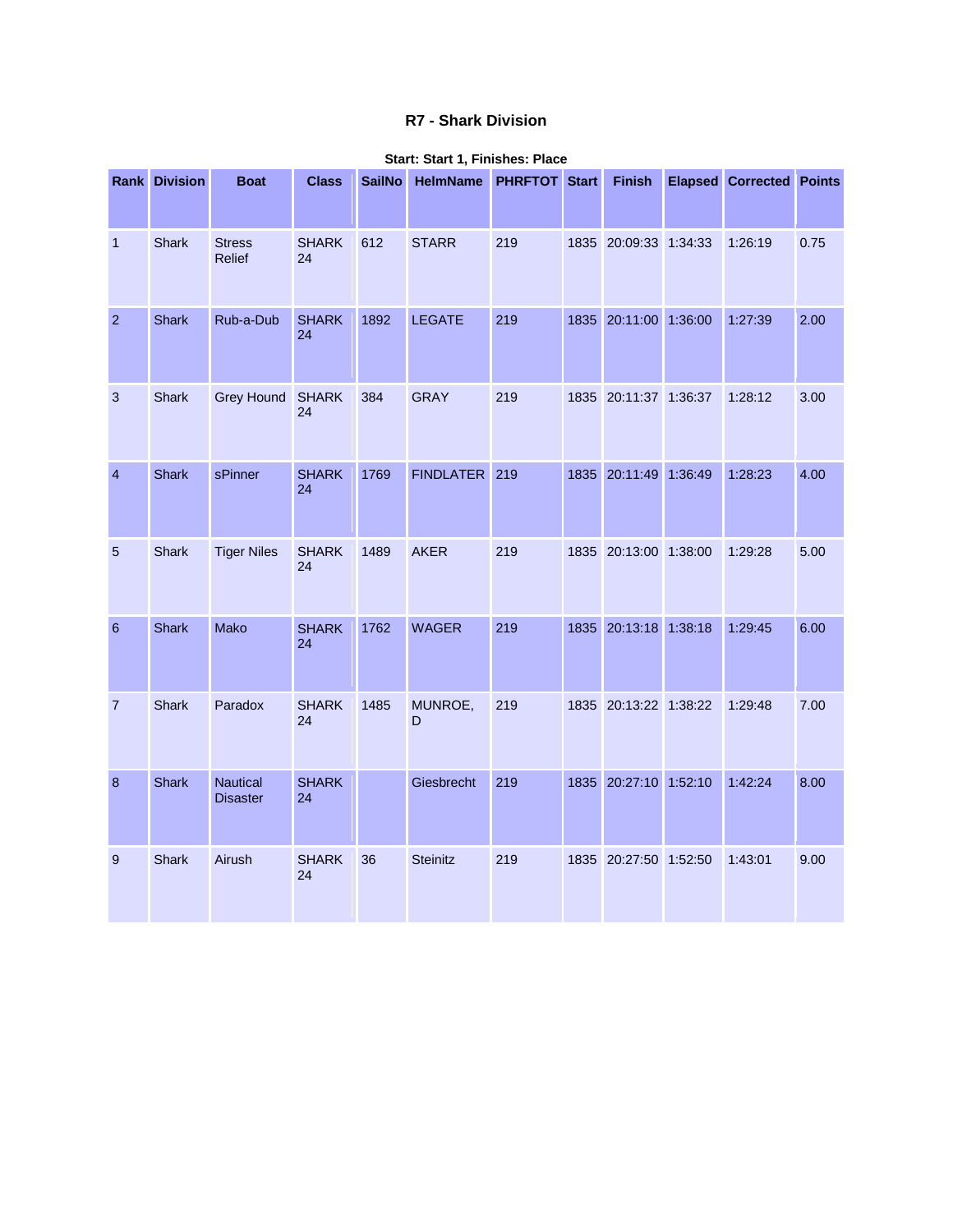## **R7 - 3 Division**

|                | <b>Rank Division</b> | <b>Boat</b>                  | <b>Class</b>          | <b>SailNo</b> | <b>HelmName</b>   | <b>PHRFTOT Start</b> |      | <b>Finish</b>    |         | <b>Elapsed Corrected Points</b> |      |
|----------------|----------------------|------------------------------|-----------------------|---------------|-------------------|----------------------|------|------------------|---------|---------------------------------|------|
| $\mathbf{1}$   | 3                    | Grayling                     | Grampian 431<br>26 OB |               | <b>COOKE</b>      | 230                  | 1840 | 19:37:32 0:57:32 |         | 0:51:37                         | 0.75 |
| $\overline{2}$ | 3                    | Chudan                       | <b>Tanzer</b><br>26   | 497           | <b>CORBETT</b>    | 238                  | 1840 | 19:39:23         | 0:59:23 | 0:52:36                         | 2.00 |
| 3              | $\mathbf{3}$         | <b>Beowulf</b>               | Niagara<br>26 OB      | 147           | THOMSON, A        | 206                  | 1840 | 19:38:01         | 0:58:01 | 0:54:06                         | 3.00 |
| $\overline{4}$ | $\overline{3}$       | <b>Brave</b><br>and<br>Crazy | Tanzer<br>22          | 2104          | <b>GOUDESEUNE</b> | 252                  | 1840 | 19:43:31         | 1:03:31 | 0:55:04                         | 4.00 |
| 5              | 3                    | Deboate                      | Tanzer<br>26          | 726           | Campbell          | 248                  | 1840 | 19:43:26 1:03:26 |         | 0:55:20                         | 5.00 |
| 6              | 3                    | Vertigo                      | <b>SHARK</b><br>24    | 614           | <b>Holland</b>    | 232                  | 1840 | 19:45:56         | 1:05:56 | 0:58:58                         | 6.00 |

## **Start: Start 1, Finishes: Place**